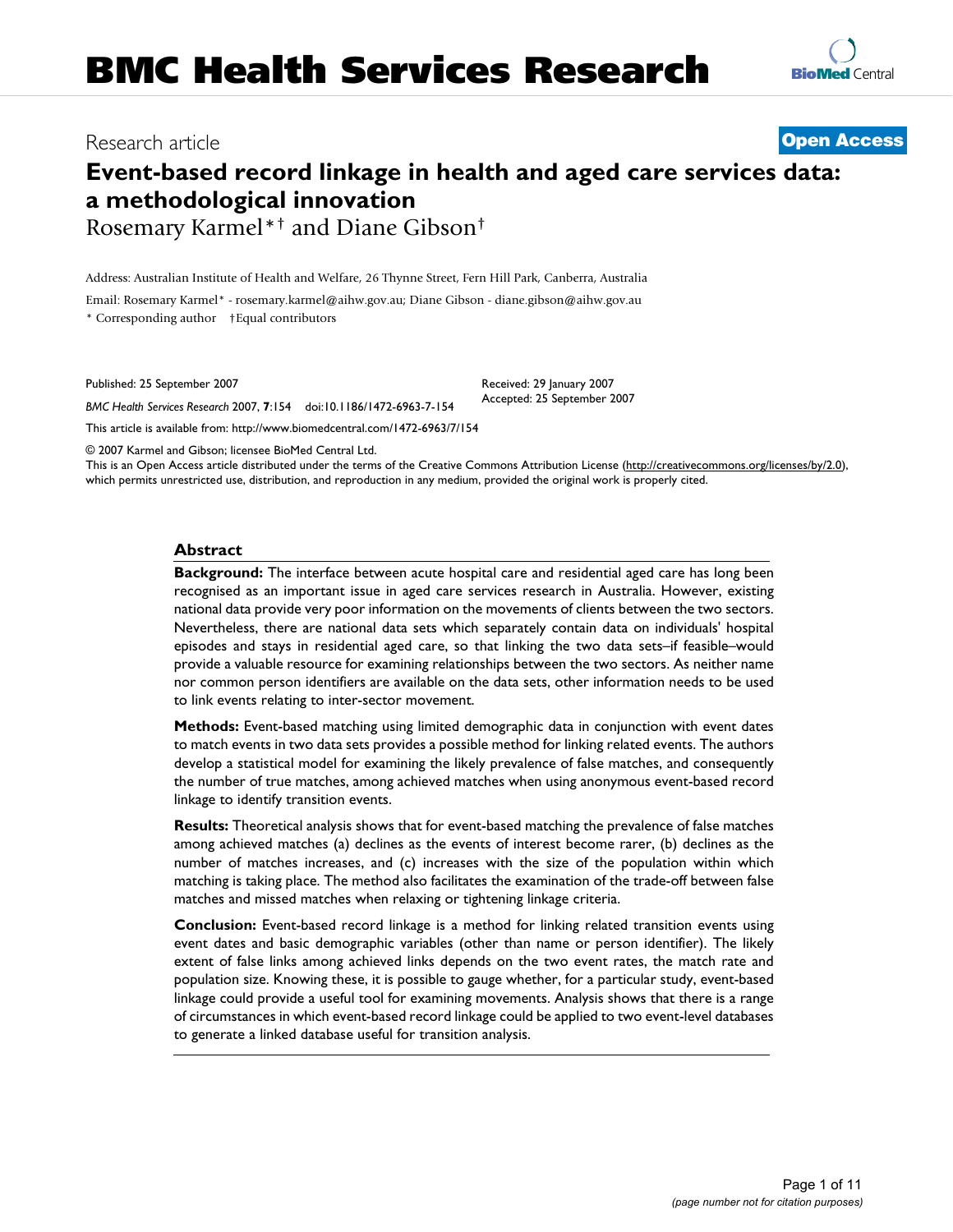# **Background**

In Australia, hospital use increases with age, both in terms of numbers of visits and days in hospital, and it is roughly estimated that around 3% of hospital separations for older people (65+) involve transfers to residential aged care [1-3]. On the other hand, perhaps as many as 50% of residential aged care admissions come from hospital. In addition, many aged care residents have periods in hospital and about 5% of residential aged care periods end with the resident being discharged to hospital [4].

The interface between acute hospital care and residential aged care has long been recognised as an important issue in aged care services research in Australia [5,6]. The policy significance of cross-sector movement was brought to the fore in 2001 with the establishment by the Australian Health Ministers' Advisory Council of the Care of Older Australians Working Group (COAWG) (reformed as the Health Care of Older Australians Standing Committee in 2005) 'in recognition of the need to improve the interface between acute hospital care, community care and residential aged care to ensure that older people receive the most appropriate care' [7]. Between 2002 and 2004 COAWG sponsored a research program which led to the release of a number of reports looking into different aspects of the interface [8-14].

Despite general recognition of the importance of the relationship between the sectors, existing national data provide very poor information on the movements of clients between the residential and acute care sectors. However, there are national data sets based on information collected primarily for administrative purposes which separately contain data on hospital episodes and residential aged care use, so that linking the two data sets–if feasible– would provide a valuable resource for examining relationships between the two sectors.

Record linkage is a powerful tool for combining information and extending the utility of data sets beyond their individual boundaries. It is a technique that has been successfully employed in a range of fields to exploit currently available data to address a range of issues [15-20]. In addition, there is an emerging recognition that data linkage between existing data sets greatly facilitates investigations into many issues for which it is very difficult and/or expensive to obtain purpose-specific data [21,22].

Two methods are typically used when trying to match people's information on one data set with their data on another: name-based matching (often probabilistic) or matching using a unique person identifier [23-26], with data handling protocols being used to protect confidentiality and privacy [27,28]. In the current case, the absence of both name and a common person identifier on both of the data sets precludes linking data using either of these approaches. However, a range of other data items is common to both data sets, and so the challenge is to determine whether there is sufficient information on the two data sets to allow reliable record linkage to generate a linked database on individuals who move from hospital to the residential care sector which could then be used for analysis of patterns of movements. Such anonymous record linkage, without access to name information–anonymised or otherwise–or a unique person identifier, has been used successfully before in a number of scenarios [29-32]. These studies commonly include matching by date of birth and sex within region, in conjunction with study-specific non-name variables.

In 2001, the Australian Institute of Health and Welfare (AIHW) commenced work on a project aimed at exploring statistically the interface between residential aged care services and the acute hospital sector by linking currently available administrative by-product data. The Institute began by carrying out a feasibility study to trial a data linkage methodology based on event dates and available demographic variables [13]. Results from the feasibility study suggest that this statistical linkage methodology successfully generates a set of linked client records which could be used to examine the relationship between the hospital and residential aged care sectors.

The strategy investigated in the feasibility study linked related events by matching admissions into residential aged care and any hospital stays by permanent aged care residents with a hospital separation using data on birth date, sex, region of usual residence, and hospital separation/residential aged care admission or re-entry event dates. As with other record linkage strategies, the matching process aims to link records for the same person, rather than simply linking people who are similar in a range of demographic variables–as is done in statistical matching [33].

When linking records four outcomes are possible: a true link, no link (true negative), a false link (false positive) and a missed link (false negative). In the event-based strategy, false links can be caused by several individuals (either leaving hospital or entering residential aged care) having the same demographic data so that unrelated events are erroneously linked. In addition, inconsistencies in the matching data caused by either transcription or reporting discrepancies may cause false links to be made or lead to missing some links [34-36].

Using statistical theory, this paper focuses on estimating the extent of false links, and therefore also of true links, among achieved matches due to the non-uniqueness of demographic data. Findings from this analysis are then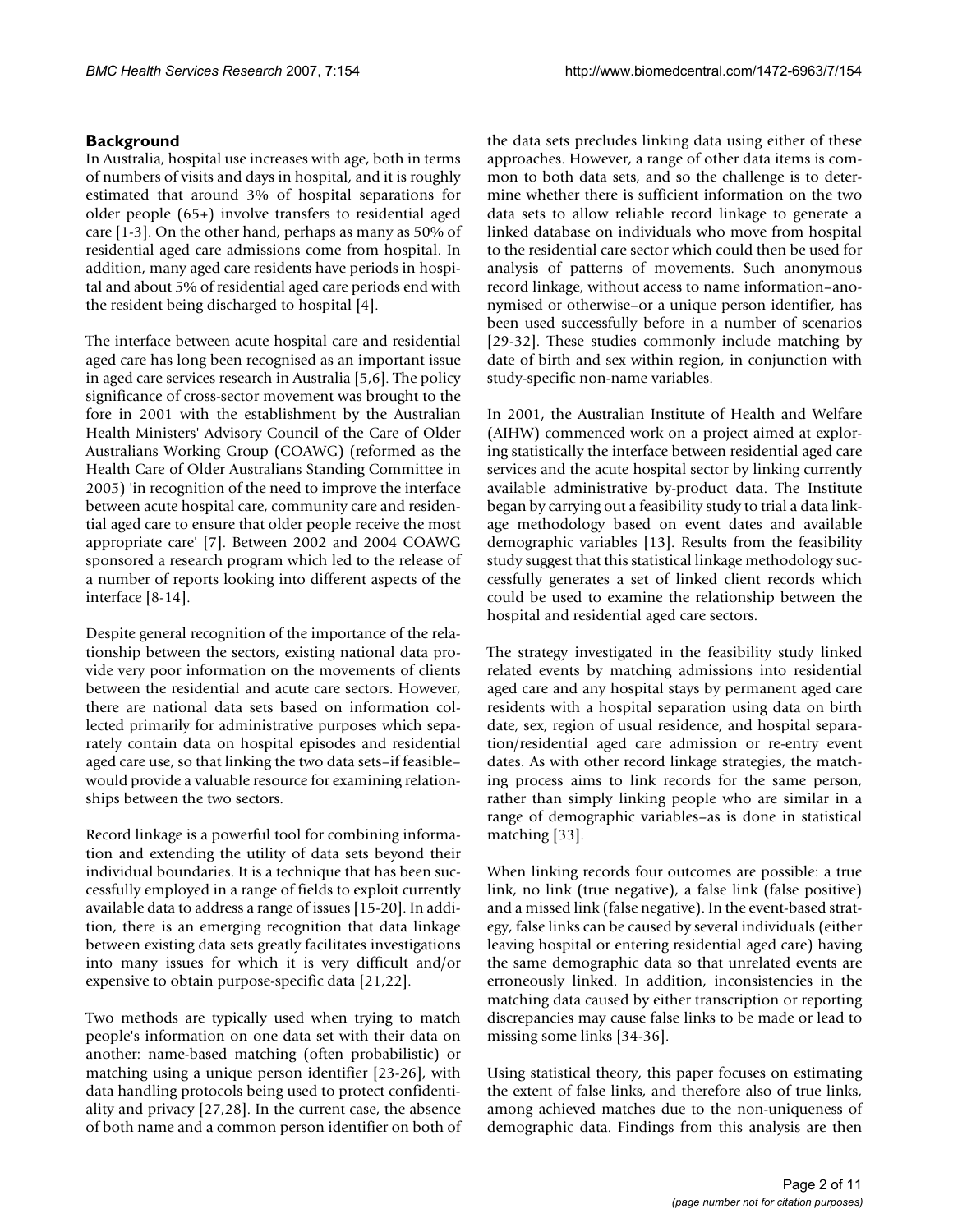used to establish under what circumstances an eventbased strategy could be useful. When there are inconsistencies in the data used for matching, relaxing the match criteria can result in the identification of previouslymissed links. Without comparing the results of a linkage strategy with those from a gold standard it is not possible to gauge the full extent of missed matches. However, by comparing the theoretically estimated numbers of false and true links among matches achieved using linkage criteria of varying degrees of strictness the trade-off between the two can be explored. Such information is very valuable in the common situation where there is no relevant gold standard. Thus, while the theoretical approach by itself cannot provide an estimate of the total number of missed matches for a particular strategy, it provides a practical tool for estimating the gains and losses in moving from one linkage strategy to another, and therefore can assist in developing a preferred linkage strategy. A simple example using the theoretically estimated false match rate to identify a preferred match strategy is given in the Discussion.

As emphasised by Roos and Wajda, 'knowing whether or not a linkage is likely to be feasible is important' [37]. If the number of false matches due to similar individuals having similar events is likely to make up a high proportion of achieved matches where accurate recording of data is assumed, then there is limited value in progressing further with the event-based method to resource-intensive studies which examine empirically the extent of all types of errors. If the proposed method is found to produce an acceptable level of data linkage on the basis of tests derived from statistical theory, then subsequent studies can be used to further determine if and for what purposes the proposed linkage strategy could be used (for example, examining patterns of service use for policy-related research versus clinical research).

It is important to note that linkage studies involving the use of administrative data should only be undertaken with appropriate recognition of ethical and privacy considerations, and with the approval of an ethics committee. If the linkage method outlined in this article is found to be practical for a particular study, then–as for any such linkage studies using data initially gathered for other purposes and so without participant consent for the proposed linkage–agreement and clearance would need to be obtained from a properly constituted ethics committee or ethics review board. In our own work, the authors of this paper also adhere to clearly stated data-handling linkage protocols that protect the privacy of individuals (see, for example, [27] and [28]).

# **Methods**

In the context of the acute care-aged care interface, the purpose of the event-based linkage strategy is to match hospital separations to entries into residential aged care for people who are (a) admitted into residential aged care following a hospital episode, or (b) already permanent aged care residents. Intuitively, among people who usually live in a particular small region we would expect there to be few cases in which a person leaving hospital on a particular day has the same date of birth as someone else of the same sex from that region entering residential aged care on that day. That is, we would expect only a small number of false matches due to identical demographic characteristics. Whether or not such chance matches make up a sizeable proportion of all matches, and therefore affect the utility of the linked data, can be seen by comparing the number of chance (and therefore false) matches with the total number of achieved matches; that is, by estimating a false match rate per hospital separation date (termed the 'false match rate').

Assuming accurate recording of linkage data, the number of false matches among achieved matches can be estimated by considering the probability of a match between a hospital separation and a residential aged care entry purely by chance due to the distribution of birth dates. To make the estimation of the number of false matches tractable for the current application, two simplifying assumptions are made:

- that birth dates are spread across a selected time interval (of length  $\beta$  days), and
- that birth dates have a uniform distribution across the selected time interval.

The daily expected number of chance matches C due to coincident birth dates when comparing *m* hospital separations (for a particular day) with *k* candidate residential aged care admissions or returns is then estimated by:

C = Estimated number of chance matches

= (Probability of a single hospital separation having the same birth date as a candidate aged care admission or return) × (number of comparisons)

= 1/(Total number of possible birth dates)

× (Number of possibly matching residential aged care entries)

× (Number of hospital separations)

 $= (1/\beta) \times k \times m$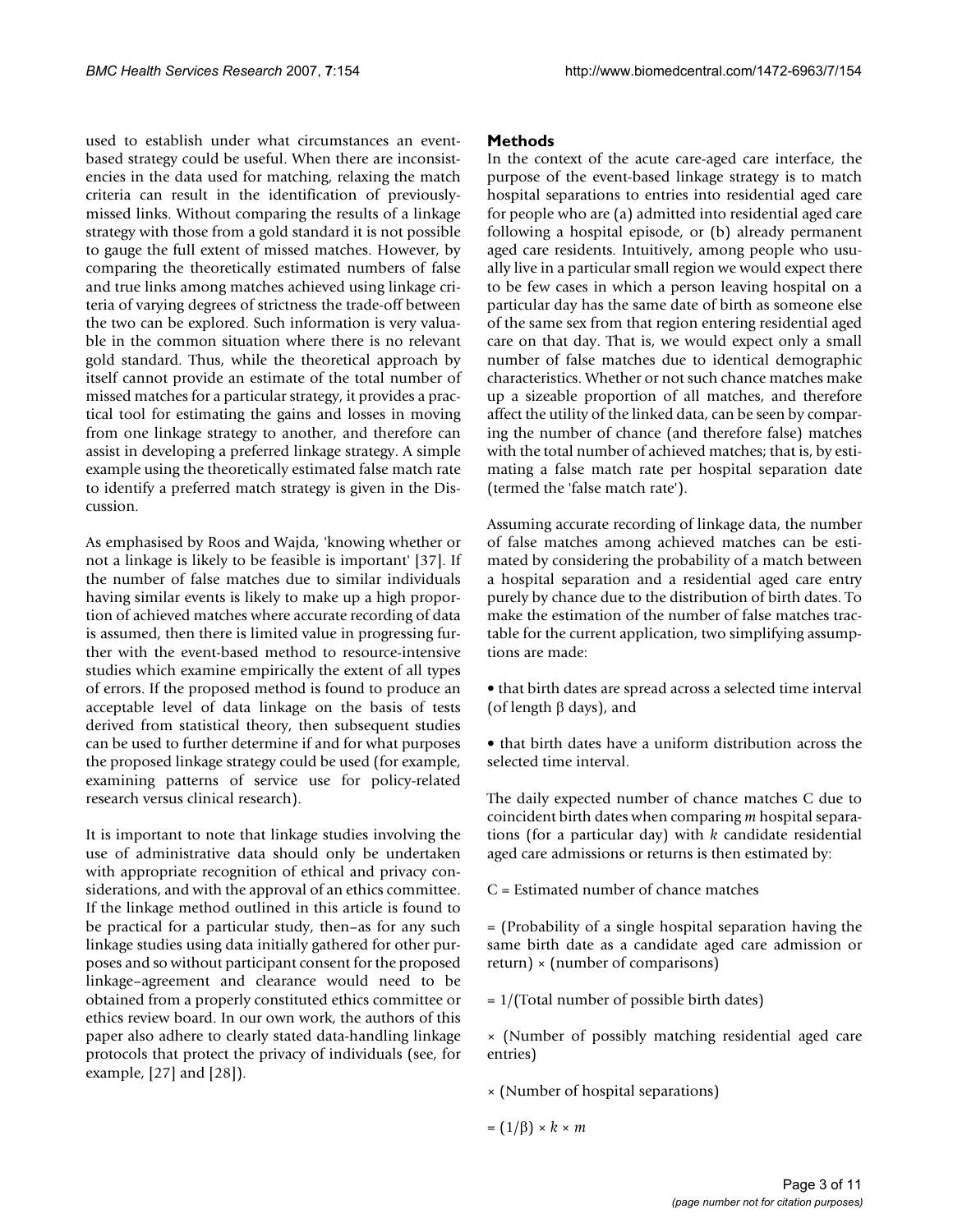For a particular match rate  $\alpha$  for hospital separations, the corresponding false match rate F for a particular linkage strategy due to chance matches is estimated as

F = False match rate

= C/(Expected number of matches to *m* hospital separations)

 $= C/(\alpha \times m)$ 

Prior to matching, neither the numbers of hospital and residential aged care events to be compared nor the number of achieved matches between these events are known. In the absence of such information, the expected numbers of chance matches can be estimated by assuming that hospital separations and entries into residential aged care are independent Poisson processes and then substituting in the relevant expected daily numbers of hospital separations and residential aged care entry events. Furthermore, different strategies for different types of events (for example, different strategies for linking to admissions into residential aged care and for linking to returns to residential care after hospitalisation) can be allowed for by using type-specific daily event rates and match rates for the different types of events.

A maximum for the false match rate F' can be estimated using an anticipated minimum match rate. Therefore, more generally we can estimate the maximum false match rate as

 $F' = \frac{F'}{\text{Estimated total number of matches between hospital separations and the}}$ Total number of expected chance matches

different types of aged care entries

$$
\leq \sum_{l} (\lambda_{Hl} \lambda_{Rl} / \beta) / \sum_{l} \sum_{t} (\lambda_{Hl} \alpha_{tl})
$$
  

$$
\leq \sum_{l} (\lambda_{Hl} \lambda_{Rl} / \beta) / \sum_{l} \lambda_{Hl} (\sum_{t} \alpha_{tl})
$$

where  $\lambda_{\text{H}}$  is the expected daily number of hospital separations of type *l* (for example, of length *l*),  $\lambda_{\text{Rl}}$  is the expected daily number of candidate residential aged care matches for a hospital episode of type *l*, and  $\alpha_d$  is the minimum expected achieved match rate with residential aged care entries of type *t* for hospital episodes of type *l*. The formula could be further generalised by dividing the population into a number of age groups across the age range of interest. The value for F' for a particular linkage strategy can be then derived by substituting in event rates observed in the two separate databases ( $\lambda_{\text{HI}}$  calculated from the data on hospital episodes, and  $\lambda_{\text{RI}}$  calculated from the data on residential aged care events) and either anticipated match rates or match rates obtained in a feasibility study. Readers requiring detailed technical information on the methodology and statistical theory are referred to Karmel 2004 [38].

From the above, it can be seen that the false match rate depends both on the numbers of events involved in the match comparisons and on the achieved match rate. Consequently, the final achieved false match rate will vary with the strictness of the data matching requirements being used to identify linked events, both in terms of event dates and demographic data. Examples of different event date matching requirements include: insisting that events can only be considered for matching when the hospital separation date and the aged care entry date match exactly; allowing events a day or two apart to be considered as possible matches; and/or requiring matching on both the start and end dates of the hospital event when matching to returns from leave absences for people already in residential aged care. It may also be possible to either broaden or reduce the geographic region used for matching, or to allow differences in date of birth or sex. Allowing variation in the match data when identifying links changes both the expected numbers of events that could be considered for matching (that is,  $\lambda_{\text{H}}$  and  $\lambda_{\text{R}}$ ) and the number of achieved matches  $(\alpha_{t})$ . Consequently, the above equation can be used to compare a range of matching stratagems that could be applied in different event scenarios or for a range of population sizes.

In practice, when linkage data are recorded consistently on the two data sets being matched, as match criteria are relaxed the match rate increases because of the increase in the number of false matches. However, when there are inconsistencies in the data, relaxing the match strategy (for example, broadening the match region) can lead to identifying previously-missed links. By estimating the number of false matches (as above) in matched data sets derived using different strategies, the trade-off between false matches and matches missed due to inconsistent data can be examined.

# **Results**

Using the maximum false match rate F' to gauge the utility of the event-based linkage, two aspects of the strategy are examined. First, results are presented for the particular case of linking Australian hospital and residential aged care data. The wider utility of an event-based data linkage methodology, when neither name nor person identifier are available, is then examined (see Discussion). In both cases, the integral role of the level of geography used in the linkage process is unambiguous.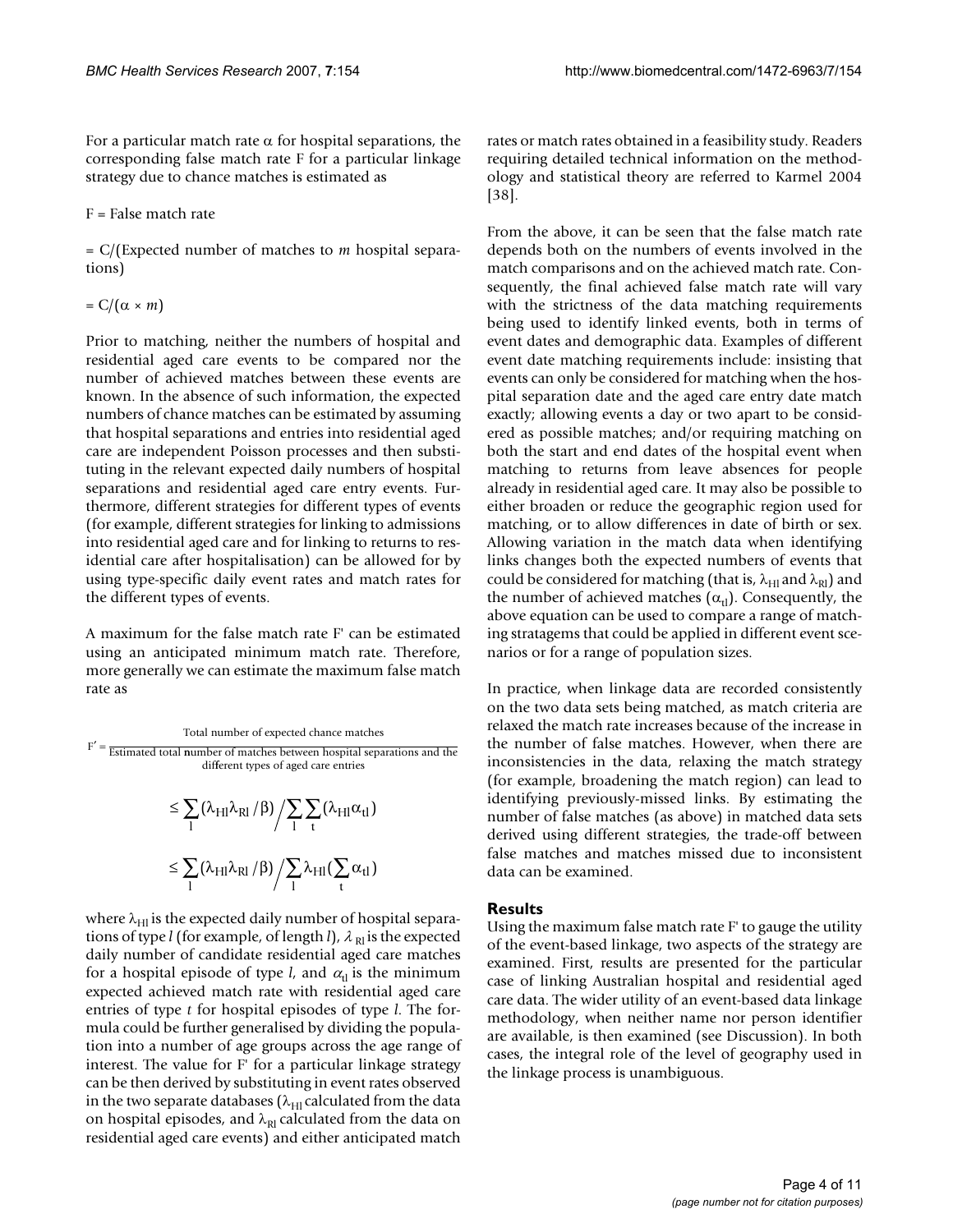#### *Linking hospital and residential aged care data*

Three types of entry events into residential aged care are considered as candidates for matching to hospital separations: new admissions into residential aged care, episodes of hospital leave (where the resident goes to hospital for a period) and episodes of social leave (where the resident goes to stay with family or friends for a period, during which time they could have an episode in hospital). In 2001–02 in Australia, there were around 900,000 hospital episodes for people aged 65 and over that involved at least one night in hospital and that did not end in either a transfer within the hospital system or death. In the same year there were 91,000 admissions into residential aged care (95% of which were for people aged 65 and over), 70,000 episodes of hospital leave and 54,000 episodes of social leave.

Using daily event rates derived from available hospital morbidity and residential aged care databases (for people aged 65 and over), in conjunction with match rates obtained in the initial feasibility study [13], estimates of the maximum false match rate for a number of eventbased linkage strategies were derived. In addition, to gauge the effect of the assumption concerning distribution of birth dates, estimates were derived for two extreme birth date distributions. The results are presented in Table 1.

Table 1 shows the effects of both relaxing and further constraining a linkage strategy. For example, allowing hospital episodes to match to residential aged care admissions up to two days later increases considerably the number of candidates for matching and so leads to an increase in the estimated maximum false match rate (2.7% compared with 1.7% within a population of 10,000). On the other hand, constraining the strategy by insisting on exact period matching before accepting a match between a hospital episode and a residential aged care hospital leave event results in a reduction of the estimated maximum false match rate (1.2% compared with 1.7% within a population of 10,000). In addition, not allowing links to social leave events also reduces the false match rate as it excludes links that are more likely than others to be erroneous.

For most of the estimates presented in Table 1, birth dates are assumed to be spread across just 15 years. Because this is a much greater concentration of birth dates than actually happens for those aged over 65, this assumption leads to over-estimation of the number of chance matches and therefore the corresponding false match rate. To gauge the importance of the assumption concerning birth dates, the maximum false match rate was also derived assuming that ages are spread uniformly over 30 years results. This results in insufficient concentration of birthdates for the more common age groups, and so leads to an under-estimation of the maximum false match rate. For a population of 10,000, these two extreme birth date distributions give estimated maximum false match rates of 1.68% and 0.84%, respectively (using the base linkage strategy as described in Table 1). If the actual birth date distribution could be used, the maximum false match rate would be

**Table 1: Linking hospital and residential aged care events: estimated maximum false match rate for several event-based strategies**

|                                                                                                                                                                                                                                           | <b>Estimated maximum</b><br>false match rate (%) |                                         |
|-------------------------------------------------------------------------------------------------------------------------------------------------------------------------------------------------------------------------------------------|--------------------------------------------------|-----------------------------------------|
| Linkage strategy                                                                                                                                                                                                                          | Population 10000<br>(single sex)                 | <b>Population 35000</b><br>(single sex) |
| Base linkage strategy <sup>(a)</sup>                                                                                                                                                                                                      | 1.68                                             | 5.87                                    |
| -but allowing up to a two day gap when matching a hospital separation to a new admission into<br>residential aged care (3-date admission matching)                                                                                        | 2.67                                             | 9.36                                    |
| -but insisting episodes of hospital leave from residential aged care exactly match on both the start and<br>end of the hospital episode                                                                                                   | 1.24                                             | 4.34                                    |
| -but excluding matching to episodes of social leave from residential aged care as unlikely                                                                                                                                                | 1.05                                             | 3.66                                    |
| -but insisting episodes of hospital leave from residential aged care exactly match on both the start and<br>end of the hospital episode and at the same time excluding matching to episodes of social leave from<br>residential aged care | 0.61                                             | 2.14                                    |
| Changing assumption to birth dates spread uniformly over 30 years                                                                                                                                                                         | 0.84                                             | 2.93                                    |
| Changing assumption to birth dates spread across 5-year age groups as per aged care admissions over<br>30 years                                                                                                                           | 1.10                                             | 3.86                                    |

(a) Base linkage strategy includes the following assumptions to allow estimation:

• single-date (exact end-date) matching only of separations to residential aged care admissions and to residential aged care hospital leave

• allow separations to match to social leave covering the hospital episode (cover matching).

Calculations use national average hospital separation rates (2000–01) and residential aged care admission and residential aged care leave rates (2001–02) [38]. Estimates take into account the distribution of hospital episodes by length of stay.

<sup>• 15</sup> years of birth dates, uniform distribution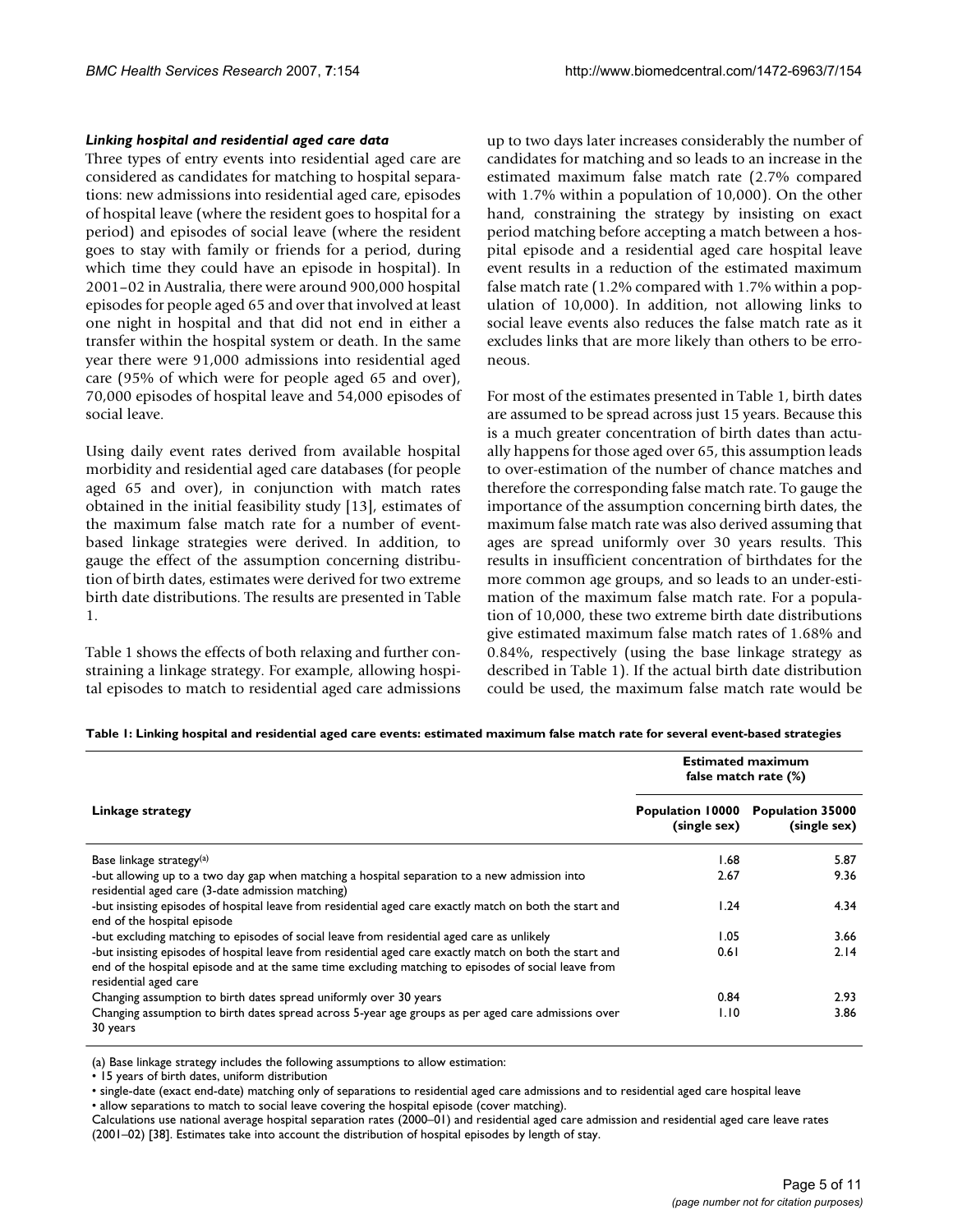between these two estimates: using a more realistic distribution of birth dates results in an estimated false maximum match rate of 1.10% (based on uniform birth date distributions within six 5-year age groups). Therefore, using just a 15-year range for birth dates provides a conservative (high) estimate of the maximum false match rate, so that decisions based on such estimates would lead to cautious recommendations on the use of an event-base matching strategy rather than possibly inappropriate use of the approach.

Noting that the number of events available for matching is simply the product of the event rate and the population size, manipulation of the formula for the false match rate shows that there is a linear relationship between the size of the population within which matching is taking place and the estimated maximum false match rate. For example, in the simplest case where one type of hospital separation is being linked to one type of residential aged care entry, the estimated maximum false match rate can also be written as:

# $F' = r \times P/\beta \alpha$

where r is the daily rate (per 1,000 people in the region within which matching is taking place) at which the candidate residential aged care entry event occurs and P is the size of the population in 1,000's ( $\alpha$  and  $\beta$  as before). This relationship is evident in both in Figure 1 and Table 1. The utility of the event-based strategy therefore depends on both the event rates and the size of the population within which matching is being considered. If the available geographic information is such that matching can take place within sufficiently small regions so that the numbers of events being compared are small, then the false match rate can be minimised.

When linking Australian hospital morbidity data and residential aged care data the smallest region available for the matching process is postcode area. At the time of the Australian census in 2001, at least 98% of people aged 65 and over lived in postcodes with fewer than 5,000 older women and 5,000 older men. Figure 1 shows that for such small populations, the false match rate would be well under 1% for a range of event-based linkage strategies. If matching requirements are relaxed so that only the first three digits of a postcode are needed to establish a match, census data show that for the resulting larger regions, in 2001, 92% of older women and 98% of older men lived in regions with fewer than 15,000 older people of the same sex; all such regions had fewer than 30,000 people of the same sex. Consequently, using three digit postcode areas and constraining the matching strategy as in Figure 1, the false match rate would be below 1% for a large majority of regions, and under 1.5% for all regions. Such



# Figure 1 **The effect of population size on the estimated maximum false match rate**.

Estimation assumes:

• 22 years of birth dates, uniform distribution (compromise distribution).

• single-date (exact end-date) matching only of separations to residential aged care admissions.

• exact period matching to residential aged care hospital leave.

Calculations use national average hospital separation rates (2000–01) and residential aged care admission and residential aged care leave rates (2001–02) [38]. Estimates take into account the distribution of hospital episodes by length of stay.

an approach allows matches to be made between records when there are only slight differences in reported postcode. Differences between postcodes for valid matches could be due to either data entry errors in the last digit or to people reporting different but physically close postcodes in the two data collections.

# **Discussion**

The above results provide information on scenarios for which the event-based linkage strategy could be useful for a particular application–that is, for linking Australian hospital and residential aged care records. However, this theoretical approach can also be used to examine more generally the parameters within which such a linkage strategy could prove useful. In particular, it can allow investigations into the relationships between the false match rate, the rate at which events happen, the achieved (or anticipated) match rate, and the population size within matching is taking place. It can also be used to identify preferred matching strategies when data inconsistencies could lead to missed matches.

For transition systems, movements can be viewed either from the point of view of the source sector (hospital in the current application) or from the point of view of the receiving sector (residential aged care). Consequently, exit events and their match rates in the source sector are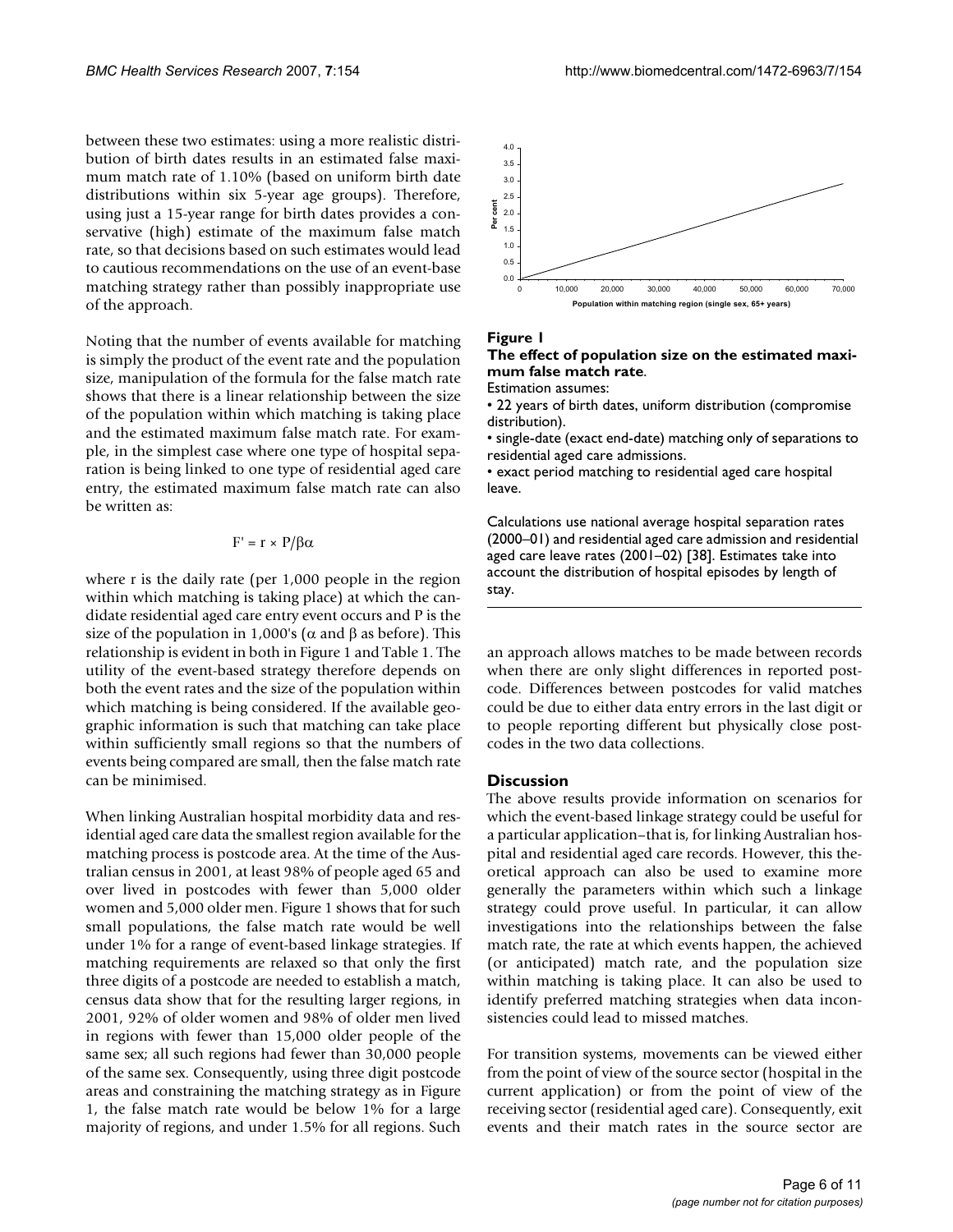related to entry events and their match rates in the receiving sector. As a result, the false match rate can be expressed in two ways. For example, in the simplest case where one type of exit event (any hospital separation in the above analysis) is being linked to one type of entry event (any residential aged care entry), the maximum false match rate can be estimated as either

 $F' = r \times P/\beta \alpha$  (as given above)

or alternatively as

F*'* = ρ × P/βa

where

r is the daily rate (per 1,000 people) at which the candidate entry event occurs

ρ is the daily rate (per 1,000 people) at which the candidate exit event occurs

 $\alpha$  is the rate of exit events matching

a is the rate of entry events matching

P is the size of the population (in 1,000's), and

β is the total number of possible birth dates.

The impact on the false match rate of both event rates and match rates is illustrated in Figure 2 (in terms of the match rate for the exit events and the daily rate of the possiblyrelated entry events). From both the above equations and Figure 2 a number of points are clear:

• the false match rate declines as the event rate diminishes, that is, as events become rarer;

• the false match rate declines as the number of matches increases; and

• the false match rate increases with population size (as seen before).

In the analysis of movement from hospital into residential aged care presented in Table 1, the daily event rates are 1.2 hospital separations per day per 1,000 people in the population and 0.2 residential aged care entries per day per 1,000 people, with an anticipated match rate of between 5% and 10% for hospital separations which corresponds to a match rate of between 21% and 43% of all residential aged care entry events. These rates place this scenario just above the lowest line (entry event rate of 0.1 per 1,000) on Figure 2. The graphs show clearly that by using some basic information about the transitions, it is possible to measure the likely extent of false matches among achieved matches, and thereby to gauge whether event-based linkage could provide a useful tool for examining movement.

If linkage data are highly accurate, the achieved match rate is affected primarily by the number of false matches, with the number of identified true matches remaining largely unaffected by changes in the linkage strategy. However, in practice true links are either missed or identified depending on the quality of the linkage data. Consequently, the number of achieved matches varies with the precision of the match strategy due to changing numbers of both false and missed matches. For example, a person's four digit postcode may differ in the last digit on the two data sets so that using complete postcode to match would lead to missing the match while using up to the first three digits would allow the match to be identified. On the other hand, using the region defined by the first three digits of postcode would lead to more false matches than using the smaller four digit postcode area. Such differences in match rates are readily observed when developing a linkage strategy (for example, see [13] p15). When two data sets have been linked using a number of strategies that allow different degrees of latitude in the match variables, the estimated false match rate (derived as above) and corresponding true match rate (or positive predictive value) can be used to gauge whether relaxing linkage requirements results in identifying enough previously-missed links to outweigh the additional false links.

Figure 3 illustrates the use of the estimated false match rate for examining the trade-off between false and true links in three linkage strategies. In this example, the match rate of entry events increases from 11% when using relatively small match regions (5,000 people) to 28% when using medium-sized match regions (70,000 people). It then rises up to 37% when using large match regions (500,000 people). These figures are similar to those observed in the initial feasibility study for the event-based matching method when matching hospital separations for women aged 65 and over to residential aged care admissions within the person's postcode of usual residence, Statistical Local Area of usual residence and State of usual residence, respectively [13]. In this example, using the small match region results in very few false links–estimated at just 0.7%. However, comparison with the matches obtained based on the larger regions shows that, while very accurate, using the small regions results in missing a large number of matches. By increasing the match region to 70,000 it is estimated that among the new matches true matches outnumber false matches by 16 to one, with the number of true matches more than doubling while the false match rate remains below 5%. On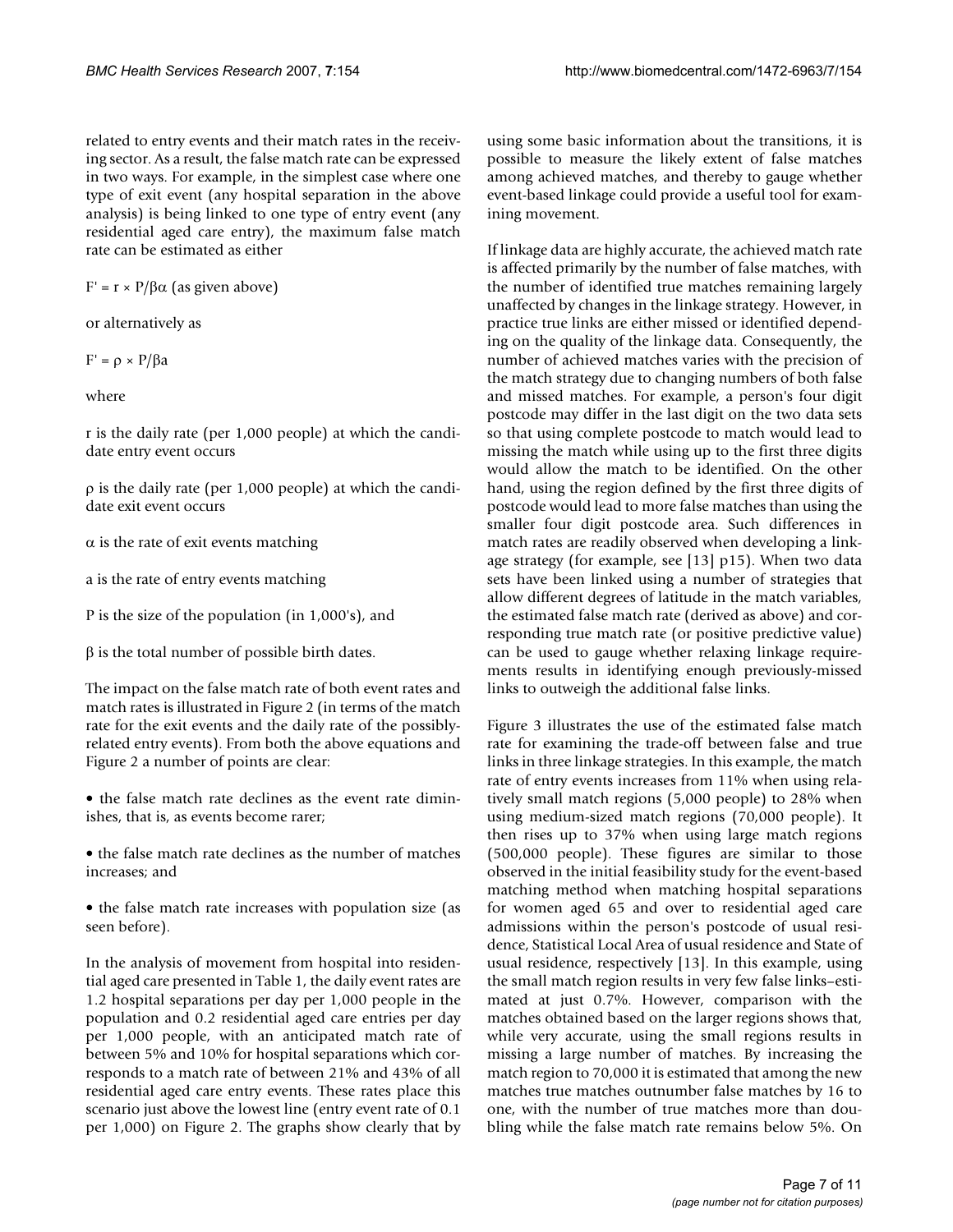

# Population of 3,000 people, single sex in 5-year age group

Population of 1,000 people, single sex in 5-year age group



# Figure 2

**The estimated maximum false match rate given observed event and match rates:** The estimated maximum false match rate among achieved matches as a function of the match rate among the initial exit events and the occurrence rate of the possibly-related entry events, for two population sizes.

the other hand, changing from medium to large match regions (500,000) adds more than twice as many false matches as true matches (an estimated 1,285 versus 515) resulting in a false match rate of 20% among the achieved matches.

In this example, using the theoretical analysis to estimate the number of false matches, the researcher could see that the increase in matches observed when going from the small to medium-sized match regions was driven by the identification of previously-missed matches, while the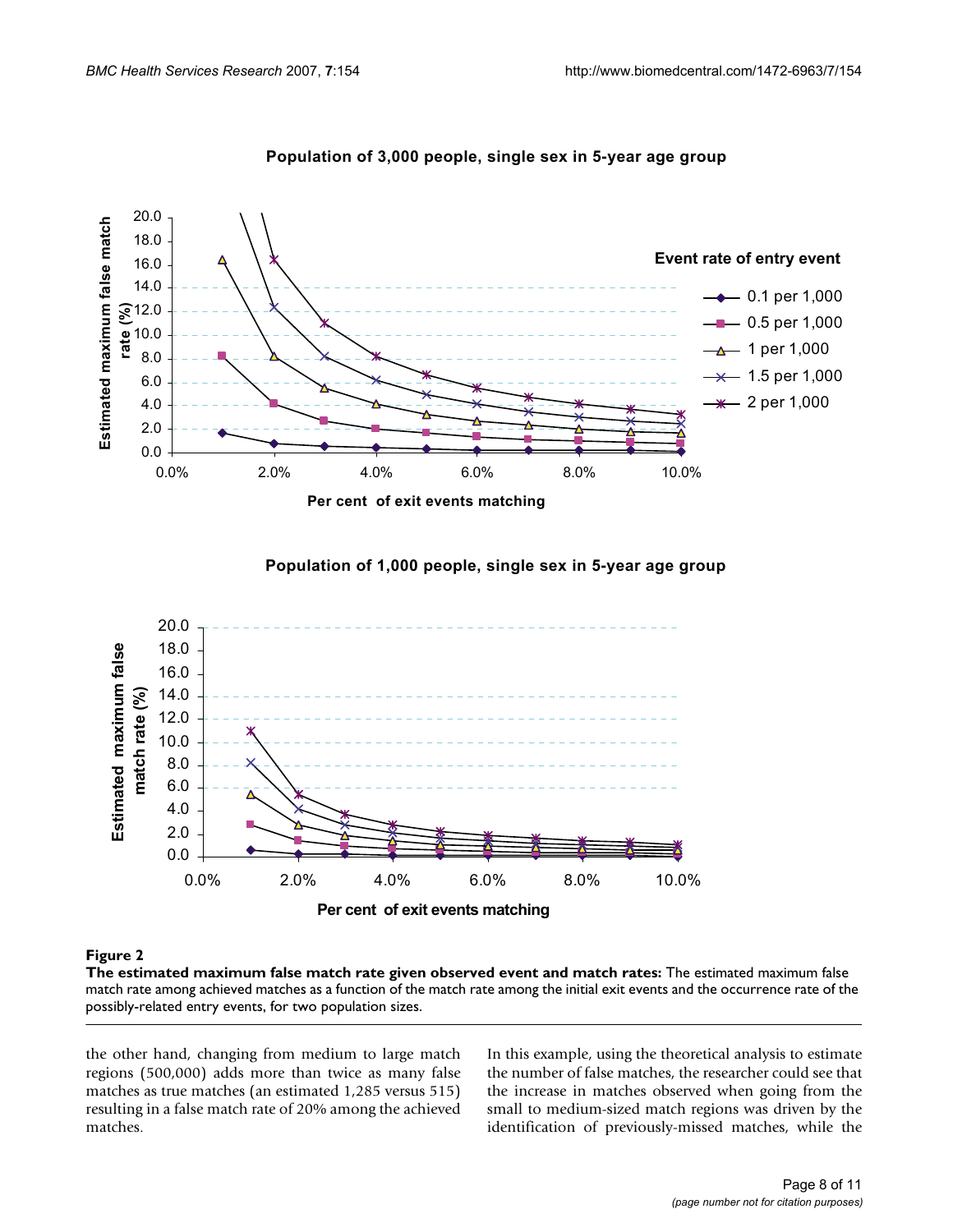

# **Figure 3**

**Example examining the relationship between false links and true links for different linkage strategies**. Figure 3 shows the estimated number of false matches and true matches among achieved matches for links of exit events happening at a rate of 1.2 per day (per 1,000 people) to 20,000 entry events occurring over a year, and demonstrates the change in the entry event match rate as the size of the match region is varied.

substantial increase in matches observed when going from the medium to large match regions was largely the result of false matches. Depending on the accuracy requirements of the study, the researcher could then decide either to use the linkage strategy based on the medium-sized match region, or to test other region sizes for matching. This example illustrates the value in knowing whether increases in match rates are likely to be the result of false matches or the identification of missed matches.

#### **Conclusion**

From a policy perspective, knowledge of the relationship between hospital and residential aged care is vital for the optimal care of older people. While, in Australia, considerable data are available on both sectors separately, the problem is to determine whether the two corresponding data sets can be reliably linked–thereby generating a linked database which could be used for analysis of patterns of movements–even though neither name nor a common person identifier are available on both data sets. Analysis of the event-based linkage strategy presented in this paper demonstrates that such linkage is possible: estimates indicate that the linkage strategy results in an acceptably low prevalence of false matches, and so can be used to derive a data set useful for investigating the hospital-residential aged care interface.

A key factor determining whether or not the strategy could be used is the number of candidate matches being considered for an exit event: if this is too high the probability of chance matches becomes too great and the false match rate increases accordingly. A further consideration is the likelihood of missing links due to variations in reporting data items. For event-based strategies the number of candidate matches is driven by both the rate at which events occur and the size of the population within which matches are to be made. By appropriate choice of the population groups used for linkage and/or the strictness of the matching stratagem, the number of chance matches can be kept to an acceptably low level without increasing unduly the number of missed links so that the linked data set could be useful for many types of analyses.

There is an increasing policy emphasis on looking at service provision from a whole-of-person viewpoint, with a longitudinal perspective being preferred. Therefore, the ability to examine transitions between services becomes key for policy-relevant research. As a consequence, capacity to link program-specific data sets takes on added significance. Analysis in this paper shows that in a wide range of situations linkage of transition events across data sets is possible even if name or person identifiers are not available.

Whether the linked data set derived using the event-based strategy is sufficiently complete to allow examination of flows as well as patterns of movements depends largely on the quality and compatibility of the linkage variables. This paper has outlined a theoretical approach that allows the estimation of the false match rate in a proposed linkage strategy and as a consequence examination, to some extent, of the trade-off between false and missed matches– an issue faced by many linkage strategies. The methods in this paper provide researchers with tools that can help them firstly to decide whether event-based linkage could be useful, and secondly to identify preferred match criteria once matching between two specific data sets is being undertaken. The overall relationship between false and missed links in the context of movements of linking hospital to residential aged care data will be explored in a subsequent study that compares the event-based linkage strategy with a full name-based linkage.

### **Abbreviations**

AIHW: Australian Institute of Health and Welfare; COAWG: Care of Older Australians Working Group; HCOASC: Health Care of Older Australians Standing Committee.

#### **Competing interests**

The author(s) declare that they have no competing interests.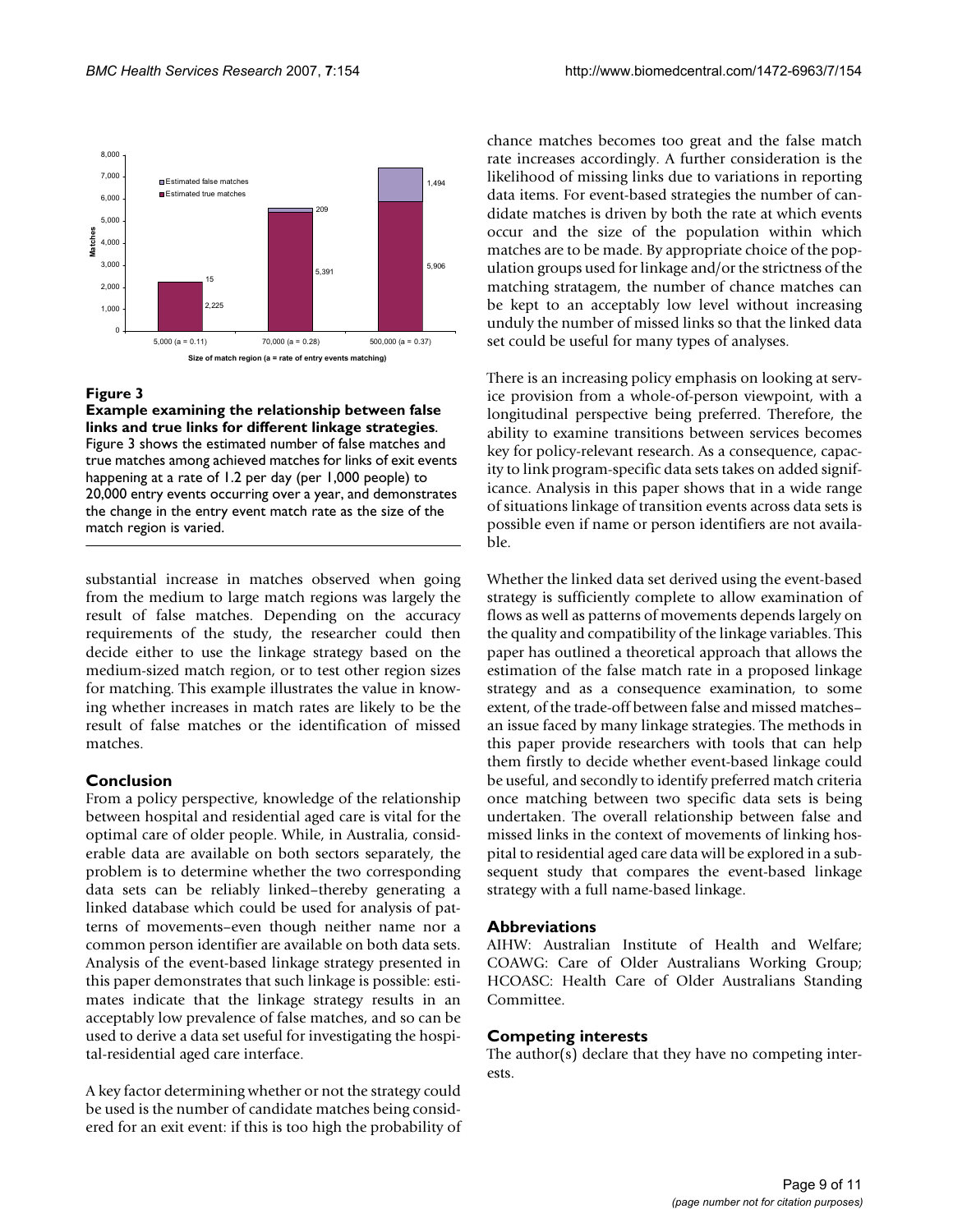# **Authors' contributions**

RK investigated and developed the event-based matching method. DG designed and developed the event-based matching method to link related events for individuals without requiring name or a person identifier, and gave final approval for the article as published.

# **Acknowledgements**

The authors acknowledge the valuable comments made by Dr Terry Neeman and Greg Griffiths concerning the statistical processes underlying the matching strategy being investigated. Evon Bowler undertook data analysis in the early stages of this project and Dr Peter Braun provided data extracts on residential aged care.

Residential aged care data were provided by the Australian Department of Health and Ageing and hospital data by the Australian state and territory governments.

This study was funded by the Australian Institute of Health and Welfare.

# **References**

- 1. Gibson D: **[The interface between hospital and residential](http://www.ncbi.nlm.nih.gov/entrez/query.fcgi?cmd=Retrieve&db=PubMed&dopt=Abstract&list_uids=12474509) [aged care.](http://www.ncbi.nlm.nih.gov/entrez/query.fcgi?cmd=Retrieve&db=PubMed&dopt=Abstract&list_uids=12474509)** *Australian Health Review* 2002, **25:**132-135.
- 2. AIHW: **Australian hospital statistics 2001-02.** 2003 [[http://](http://www.aihw.gov.au/publications/index.cfm/title/8881) [www.aihw.gov.au/publications/index.cfm/title/8881](http://www.aihw.gov.au/publications/index.cfm/title/8881)]. Canberra, AIHW
- 3. AIHW: **Australian hospital statistics 2004-05.** 2006 [[http://](http://www.aihw.gov.au/publications/index.cfm/title/10305) [www.aihw.gov.au/publications/index.cfm/title/10305](http://www.aihw.gov.au/publications/index.cfm/title/10305)]. AIHW
- 4. AIHW: **Residential aged care in Australia 2004-05: a statistical overview.** 2006 [[http://www.aihw.gov.au/publications/](http://www.aihw.gov.au/publications/index.cfm/title/10303) [index.cfm/title/10303](http://www.aihw.gov.au/publications/index.cfm/title/10303)]. Canberra, AIHW
- 5. Duckett SJ: **[Aged care symposium: overview.](http://www.ncbi.nlm.nih.gov/entrez/query.fcgi?cmd=Retrieve&db=PubMed&dopt=Abstract&list_uids=12474508)** *Australian Health Review* 2002, **25:**130-131.
- 6. Renwick M, Gillett S, Liu Z: **[Long stay older patients in acute](http://www.ncbi.nlm.nih.gov/entrez/query.fcgi?cmd=Retrieve&db=PubMed&dopt=Abstract&list_uids=10121777) [hospitals: are they bed blockers.](http://www.ncbi.nlm.nih.gov/entrez/query.fcgi?cmd=Retrieve&db=PubMed&dopt=Abstract&list_uids=10121777)** *Aust Health Rev* 1992, **15(3):**284-298.
- 7. Department of Health and Ageing: **Health Care of Older Austral-**<br> **ians Standing Committee (HCOASC).** 2006 [http:// ians Standing Committee (HCOASC). [www.health.gov.au/internet/wcms/publishing.nsf/content/health-hco](http://www.health.gov.au/internet/wcms/publishing.nsf/content/health-hco  asc.htm#research) [asc.htm#research](http://www.health.gov.au/internet/wcms/publishing.nsf/content/health-hco  asc.htm#research)]. Canberra, DoHA
- Howe AL, Rosewarne R, Opie J: Mapping of services at the inter**faces of acute and aged care.** 2002 [\[http://www.health.gov.au/](http://www.health.gov.au/internet/wcms/publishing.nsf/Content/health-minconf.htm/FILE/1a_execsum.pdf) [internet/wcms/publishing.nsf/Content/health-minconf.htm/FILE/](http://www.health.gov.au/internet/wcms/publishing.nsf/Content/health-minconf.htm/FILE/1a_execsum.pdf) la\_execsum.pdf]. Canberra, COAWG
- 9. Gray L, Dorevitch M, Smith R, Black K, Ibrahim J, Virgona M: **Service provision for older people in the acute - aged care system.** 2002 [[http://www.health.gov.au/internet/wcms/publishing.nsf/Con](http://www.health.gov.au/internet/wcms/publishing.nsf/Content/health-minconf.htm/FILE/1bfinalreport.pdf) [tent/health-minconf.htm/FILE/1bfinalreport.pdf](http://www.health.gov.au/internet/wcms/publishing.nsf/Content/health-minconf.htm/FILE/1bfinalreport.pdf)]. Canberra, COAWG
- 10. ACEMA (Aged Care Evaluation and Management Advisors): **Examination of length of stay for older persons in acute and subacute sectors.** 2002 [\[http://www.health.gov.au/internet/wcms/pub](http://www.health.gov.au/internet/wcms/publishing.nsf/Content/health-min  conf.htm/$FILE/pr2report.pdf) [lishing.nsf/Content/health-min conf.htm/\\$FILE/pr2report.pdf](http://www.health.gov.au/internet/wcms/publishing.nsf/Content/health-min  conf.htm/$FILE/pr2report.pdf)]. Canberra, COAWG
- 11. Grimmer K, May E, Arbon P, Wilkinson D, Dawson A, Peoples C, Clifford J, Kindness H, Barras S, Martin T: **Review of assessment & transition practices in public hospitals project 2002.** 2003 [[http://www.health.gov.au/internet/wcms/publish](http://www.health.gov.au/internet/wcms/publishing.nsf/Content/665F2ED12A7D4331CA2572B3000C4483/$File/Assessment%20and%20Transition%20Practices%2  0Cover.pdf)[ing.nsConten665F2ED12A7D4331CA2572B3000C4483/\\$FilAssess](http://www.health.gov.au/internet/wcms/publishing.nsf/Content/665F2ED12A7D4331CA2572B3000C4483/$File/Assessment%20and%20Transition%20Practices%2  0Cover.pdf)[ment%20and%20Transition%20Practices%2 0Cover.pdf](http://www.health.gov.au/internet/wcms/publishing.nsf/Content/665F2ED12A7D4331CA2572B3000C4483/$File/Assessment%20and%20Transition%20Practices%2  0Cover.pdf)]. Canberra, COAWG
- 12. Siggins Miller: **Unnecessary and avoidable hospital admissions for older people: A report to the Department of Health and Ageing.** 2003 [[http://www.health.gov.au/internet/wcms/publish](http://www.health.gov.au/internet/wcms/publishing.nsf/Content/665F2ED12A7D4331CA2572B3000C4483/$File/Avoidable%20Admissions%20Report%20Final.pdf) [ing.nsf/Content/665F2ED12A7D4331CA2572B3000C4483/\\$FilAida](http://www.health.gov.au/internet/wcms/publishing.nsf/Content/665F2ED12A7D4331CA2572B3000C4483/$File/Avoidable%20Admissions%20Report%20Final.pdf) [ble%20Admissions%20Report%20Final.pdf](http://www.health.gov.au/internet/wcms/publishing.nsf/Content/665F2ED12A7D4331CA2572B3000C4483/$File/Avoidable%20Admissions%20Report%20Final.pdf)]. Canberra, COAWG
- 13. AIHW: **Interface between hospital and residential aged care: feasibility study on linking hospital morbidity and residential aged care data.** 2003 [[http://www.aihw.gov.au/publications/](http://www.aihw.gov.au/publications/index.cfm/title/9246) [index.cfm/title/9246](http://www.aihw.gov.au/publications/index.cfm/title/9246)]. Canberra, AIHW
- 14. Clinical Epidemiology and Health Services Evaluation Unit Melbourne Health: **Best practice approaches to minimise functional decline in the older person across the acute, sub-acute and residential aged care settings.** Melbourne, Victorian Government Department of Human Services; 2004.
- 15. Roos NP, Black C, Roos LL, Frohlich N, DeCoster C, Mustard C, Brownell MD, Shanahan M, Fergusson P, Toll F, Carriere KC, Burchill C, fransoo R, MacWilliam L, Bogdanovic B, Friesen D: **[Managing](http://www.ncbi.nlm.nih.gov/entrez/query.fcgi?cmd=Retrieve&db=PubMed&dopt=Abstract&list_uids=10409014) [health services: how the Population Health Information Sys](http://www.ncbi.nlm.nih.gov/entrez/query.fcgi?cmd=Retrieve&db=PubMed&dopt=Abstract&list_uids=10409014)[tem \(POPULIS\) works for policymakers.](http://www.ncbi.nlm.nih.gov/entrez/query.fcgi?cmd=Retrieve&db=PubMed&dopt=Abstract&list_uids=10409014)** *Medical Care* 1999, **37:**JS27-41.
- 16. Goldacre MJ, Wotton CJ, Seagroatt V, Yeates D: **[Cancer following](http://www.ncbi.nlm.nih.gov/entrez/query.fcgi?cmd=Retrieve&db=PubMed&dopt=Abstract&list_uids=15812477) [hip and knee arthroplasty: record linkage study.](http://www.ncbi.nlm.nih.gov/entrez/query.fcgi?cmd=Retrieve&db=PubMed&dopt=Abstract&list_uids=15812477)** *British Journal of Cancer* 2005, **92:**1298-1301.
- 17. Mitchell L, Roos NP, Shapiro E: **[Patterns in home care use in](http://www.ncbi.nlm.nih.gov/entrez/query.fcgi?cmd=Retrieve&db=PubMed&dopt=Abstract&list_uids=16080138) [Manitoba.](http://www.ncbi.nlm.nih.gov/entrez/query.fcgi?cmd=Retrieve&db=PubMed&dopt=Abstract&list_uids=16080138)** *Can J Aging* 2005, **24(Suppl 1):**59-68.
- 18. Brook EL, Rosman DL, Holman CDJ, Trutwein B: **Summary report: research outputs project, WA Data Linkage Unit (1995- 2003).** Perth, Department of Health Western Australia; 2005.
- 19. Williams TA, Dobb GJ, Finn JC, Knuiman M, Lee KY, Geelhoed E, Webb SA: **[Data linkage enables evaluation of long-term sur](http://www.ncbi.nlm.nih.gov/entrez/query.fcgi?cmd=Retrieve&db=PubMed&dopt=Abstract&list_uids=16802482)[vival after intensive care.](http://www.ncbi.nlm.nih.gov/entrez/query.fcgi?cmd=Retrieve&db=PubMed&dopt=Abstract&list_uids=16802482)** *Anaesth Intensive Care* 2006, **34(3):**307-315.
- 20. Hall SE, Holman CDJ, Finn J, Semmens JB: **[Improving the evidence](http://www.ncbi.nlm.nih.gov/entrez/query.fcgi?cmd=Retrieve&db=PubMed&dopt=Abstract&list_uids=15883126) [base for promoting quality and equity of surgical care using](http://www.ncbi.nlm.nih.gov/entrez/query.fcgi?cmd=Retrieve&db=PubMed&dopt=Abstract&list_uids=15883126) population-based linkage of administrative health records.** *International Journal for Quality in Health Care* 2005, **17:**415-420.
- 21. Goldacre M, Kurina L, Yeates D, Seagroatt V, Gill L: **[Use of large](http://www.ncbi.nlm.nih.gov/entrez/query.fcgi?cmd=Retrieve&db=PubMed&dopt=Abstract&list_uids=11029477) [medical databases to study associations between diseases.](http://www.ncbi.nlm.nih.gov/entrez/query.fcgi?cmd=Retrieve&db=PubMed&dopt=Abstract&list_uids=11029477)** *QJM* 2000, **93(10):**669-675.
- National Community Services Information Management Group: Sta**tistical data linkage in community services data collections: a report prepared by the Statistical Linkage Key Working Group.** Canberra, AIHW; 2004.
- 23. Chamberlayne R, Green B, Barer ML, Hertzman C, Lawrence WJ, Sheps SB: **[Creating a population-based linked health database:](http://www.ncbi.nlm.nih.gov/entrez/query.fcgi?cmd=Retrieve&db=PubMed&dopt=Abstract&list_uids=9735524) [a new resource for health services research.](http://www.ncbi.nlm.nih.gov/entrez/query.fcgi?cmd=Retrieve&db=PubMed&dopt=Abstract&list_uids=9735524)** *Can J Public Health* 1998, **89(4):**270-273.
- 24. Gill LE: **OX-LINK: The Oxford Medical Record Linkage System.** *Proceedings of an International Workshop and Exposition on Record Linkage Techniques: 1997; Arlington Virginia* 1997:15-33 [\[http://](http://books.nap.edu/openbook.php?record_id=6491&page=13) [books.nap.edu/openbook.php?record\\_id=6491&page=13](http://books.nap.edu/openbook.php?record_id=6491&page=13)]. , National Academy Press
- 25. Zigmond DS, Ye Z, Ettner SL, Li H: **[Linking hospital discharge and](http://www.ncbi.nlm.nih.gov/entrez/query.fcgi?cmd=Retrieve&db=PubMed&dopt=Abstract&list_uids=15019007) [death records-accuracy and sources of bias.](http://www.ncbi.nlm.nih.gov/entrez/query.fcgi?cmd=Retrieve&db=PubMed&dopt=Abstract&list_uids=15019007)** *Journal of Clinical Epidemiology* 2004, **57:**21-29.
- 26. Delgado CEF, Scott KG: **Comparison of referral rates for preschool children at risk for disabilities using information obtained from birth certificate records.** *The Journal of Special Education* 2006, **40:**28-38 [[http://proquest.umi.com/pqd](http://proquest.umi.com/pqdweb?did=1034213791&sid=1&Fmt=4&clientId=56202&RQT=309&VName=PQD) [web?did=1034213791&sid=1&Fmt=4&clid=56202&RQT=309&VNa](http://proquest.umi.com/pqdweb?did=1034213791&sid=1&Fmt=4&clientId=56202&RQT=309&VName=PQD) [me=PQD](http://proquest.umi.com/pqdweb?did=1034213791&sid=1&Fmt=4&clientId=56202&RQT=309&VName=PQD)].
- 27. Kelman CW, Bass AJ, Holman CDJ: **[Research use of linked health](http://www.ncbi.nlm.nih.gov/entrez/query.fcgi?cmd=Retrieve&db=PubMed&dopt=Abstract&list_uids=12141621) [data-a best practice protocol.](http://www.ncbi.nlm.nih.gov/entrez/query.fcgi?cmd=Retrieve&db=PubMed&dopt=Abstract&list_uids=12141621)** *Aust N Z J Public Health* 2002, **26(3):**251-255.
- 28. AIHW: **Data linkage and protecting privacy: a protocol for linking between two or more data sets held within the Aus**tralian Institute of Health and Welfare. [www.aihw.gov.au/dataonline/](http://www.aihw.gov.au/dataonline/aihw_privacy_protection_protocols_data  _linkage.pdf)

aihw\_privacy\_protection\_protocols\_data \_\_linkage.pdf]. Canberra, **AIHW** 

- 29. Bernillon P, Lievre L, Pillonel J, Laporte A, Costagliola D, The Clinical Epidemiology Group from Centres d'Information et de Soins de l'Immunodéficience Humaine (CISIH): **[Record-linkage between](http://www.ncbi.nlm.nih.gov/entrez/query.fcgi?cmd=Retrieve&db=PubMed&dopt=Abstract&list_uids=10750619) [two anonymous databases for a capture-recapture estima](http://www.ncbi.nlm.nih.gov/entrez/query.fcgi?cmd=Retrieve&db=PubMed&dopt=Abstract&list_uids=10750619)tion of underreporting of AIDS cases: France 1990–1993.** *International Journal of Epidemiology* 2000, **29:**168-174.
- 30. Woods K, Karrison T, Koshy M, Patel A, *et al.*: **[Hospital utilization](http://www.ncbi.nlm.nih.gov/entrez/query.fcgi?cmd=Retrieve&db=PubMed&dopt=Abstract&list_uids=9018288) [patterns and costs for adult sickle cell patients in Illinois.](http://www.ncbi.nlm.nih.gov/entrez/query.fcgi?cmd=Retrieve&db=PubMed&dopt=Abstract&list_uids=9018288)** *Public Health Rep* 1997, **112(1):**44-51.
- 31. Blakely T, Woodward A, Salmond C: **Anonymous linkage of New Zealand mortality and Census data.** *Australian and New Zealand Journal of Public Health* 2000, **24:**92-95.
- 32. Newgard CD: **[Validation of probabilistic linkage to match de](http://www.ncbi.nlm.nih.gov/entrez/query.fcgi?cmd=Retrieve&db=PubMed&dopt=Abstract&list_uids=16365326)[identified ambulance records to a state trauma registry.](http://www.ncbi.nlm.nih.gov/entrez/query.fcgi?cmd=Retrieve&db=PubMed&dopt=Abstract&list_uids=16365326)** *Academic Emergency Medicine* 2005, **13:**69-75.